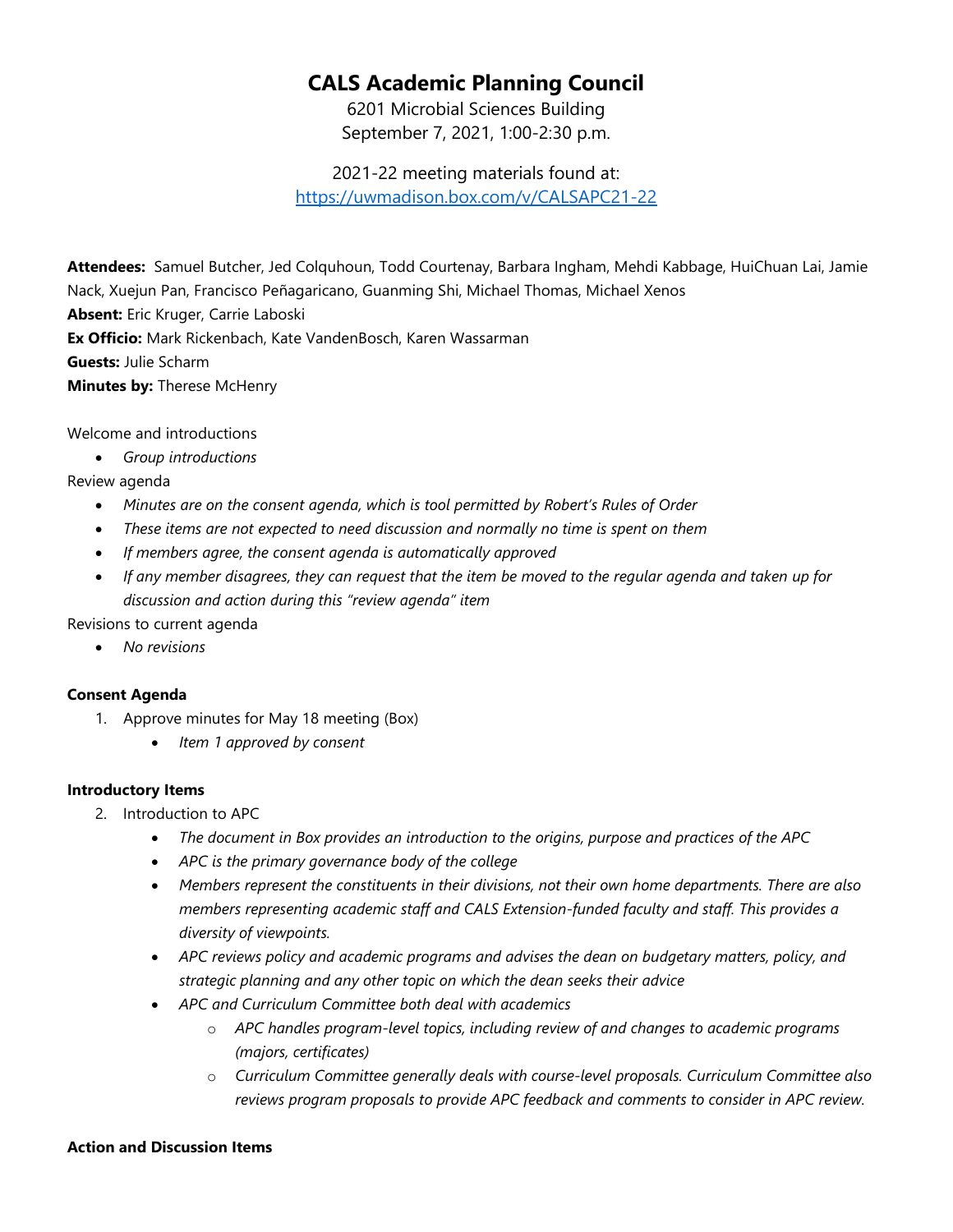- 3. Review and approval of updated charge and function
	- *The document in Box outlines updates to the committee's charge and function*
	- *Changes reflect items from the APC self-study submitted in spring 2021*
		- o *Updates to membership divisions due to changes in CALS departments*
		- o *Recommendations for substitutions of members with long-term absences or unable to complete a term*
	- *Motion to accept changes to charge and function: Colquhoun/Shi*
	- *Vote: 12-0-0*
- 4. Expected items for the year
	- *Items expected to come to APC for action this year include program reviews, program proposals, center reviews, and a low enrollment course policy*
		- o *Discontinuation of undergraduate certificate in fermented foods/beverages*
		- o *Discontinuation/change of capstone certificates in clinical nutrition and in clinical nutrition – dietetic internships*
		- o *Suspension of admission with intent to discontinue Soil Science BS*
		- o *Global Health certificate changing administrative home from one department to another*
		- o *Notice of intent of agricultural ecosystems major*
		- o *Discontinuation of microbiology major in L&S*
		- o *Program reviews*
			- *Biochemistry*
			- *Bacteriology*
			- *Entomology*
			- *Food Science*
			- *Forest and Wildlife Ecology*
			- *Soil Science*
			- *Mass Communication PhD program – joint w/L&S*
		- o *Center reviews*
			- *Renk Agribusiness Institute*
			- *Wisconsin Crop Innovation Center*
	- a. Center and program reviews
		- *The document in Box outlines the process for program reviews and center reviews, including how APC is involved*
		- *Program and center reviews are generally discussed by the APC in two meetings*
			- o *In the first APC discussion, the APC meets with review committee chair and develops questions for the subsequent meeting with the department/program chair/center director*
			- o *In the second discussion, the APC addresses questions with the department/program chair/center director and votes on completeness of review*
		- *APC may then comment on specific recommendations or make suggestions to advise the dean on future actions*
	- b. Items APC wishes to forward for discussion this year
		- *APC suggestion: Review of the APC self-study recommendation about how communication flows between the APC members and departments* 
			- o *Future discussion to occur on what has been tried, best practices, and gaps*
		- *Members to think about topics and revisit during Sep 21 meeting*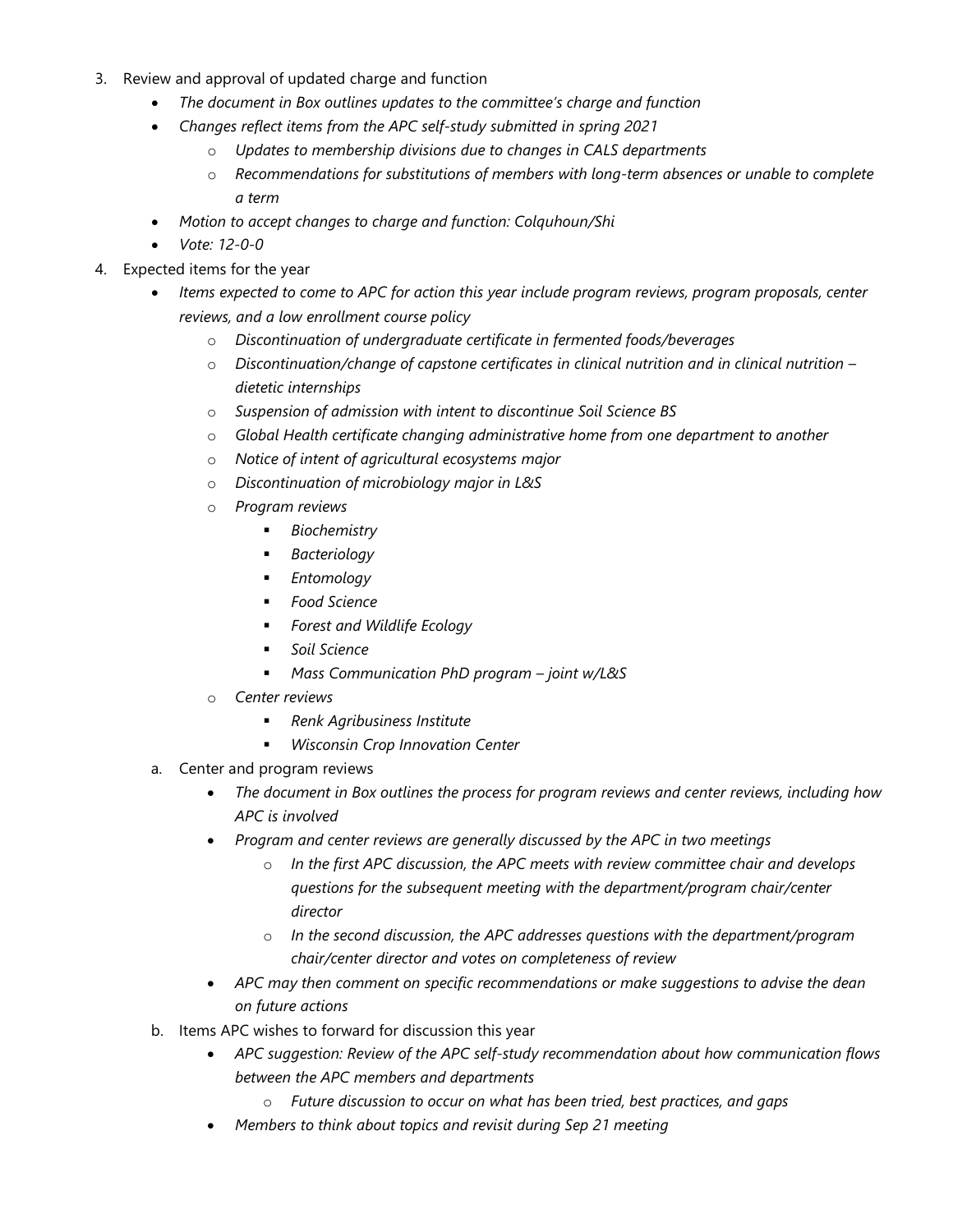### **Informational Items and Announcements**

- 5. CALS Statement Against Racism and Hate
	- *In May 2021, the APC discussed the draft CALS statement against racism and hate, which had been developed as a result of a recommendation from the CALS Equity and Diversity Committee*
	- *The statement was vetted at the campus-level, through the Office of the Provost; the Division of Diversity, Equity and Educational Achievement; the Office of Legal Affairs (OLA); and Director of Tribal Relations, Aaron Bird Bear*
	- *OLA suggested changes to some language to protect the university against liability*
	- *Other changes were made to describe what college is striving for versus what college is against*
	- *The document in Box is the final statement, which will be distributed in short version on PVLs and in long version on the CALS website*
- 6. Dean's Office transitions
	- *Kate VandenBosch will step down as dean in 2022, after commencement and likely in summer, and plans to stay until a replacement has started, hoping to avoid the need for an interim dean*
	- *There will be a national search for the next dean, launching in fall out of the Office of the Provost*
	- *The University Committee is involved in identifying members of the search committee*
	- *Information about the search process will be shared with the college community once details are available*
	- *VandenBosch's priorities for FY22 include:*
		- o *Enhancing undergraduate enrollment*
			- *Common framework to describe majors in Guide and for marketing*
			- *Evaluating enrollment and graduation trends to better understand factors that affect college*
		- o *Facilitating current organizational change/strategic planning that is underway*
			- *Animal and Dairy Sciences – continuing integration, decisions around facilities*
			- *Agronomy and Horticulture – establishing work groups to explore combined future*
			- *Center for Integrated Agricultural Systems strategic planning*
			- *Farm and Industry Short Course strategic planning*
			- *Future of data analytics in CALS and needed support*
				- *CALS disciplines are using large data sets*
				- *Want to see where we might collaborate with campus-level partners and where are there gaps to address*
				- *Jeri Barak will lead this new effort and put together a committee to explore this in areas of research and graduate education*
		- o *Diversity and climate*
			- *Chief diversity officer search*
		- o *Foster relationship with the Division of Extension*
			- *Develop and document standard operating procedures for decision-making, especially around resources*
		- o *Facilities projects*
			- *Capital projects*
			- *ARS and other off-campus projects*
		- o *Donor conversations and stewardship*
			- *College has surpassed goals of the 7-year campaign with time to go*
		- o *Celebrate CALS accomplishments*
	- *In spring, the college will be thinking about the preparation for a new dean*